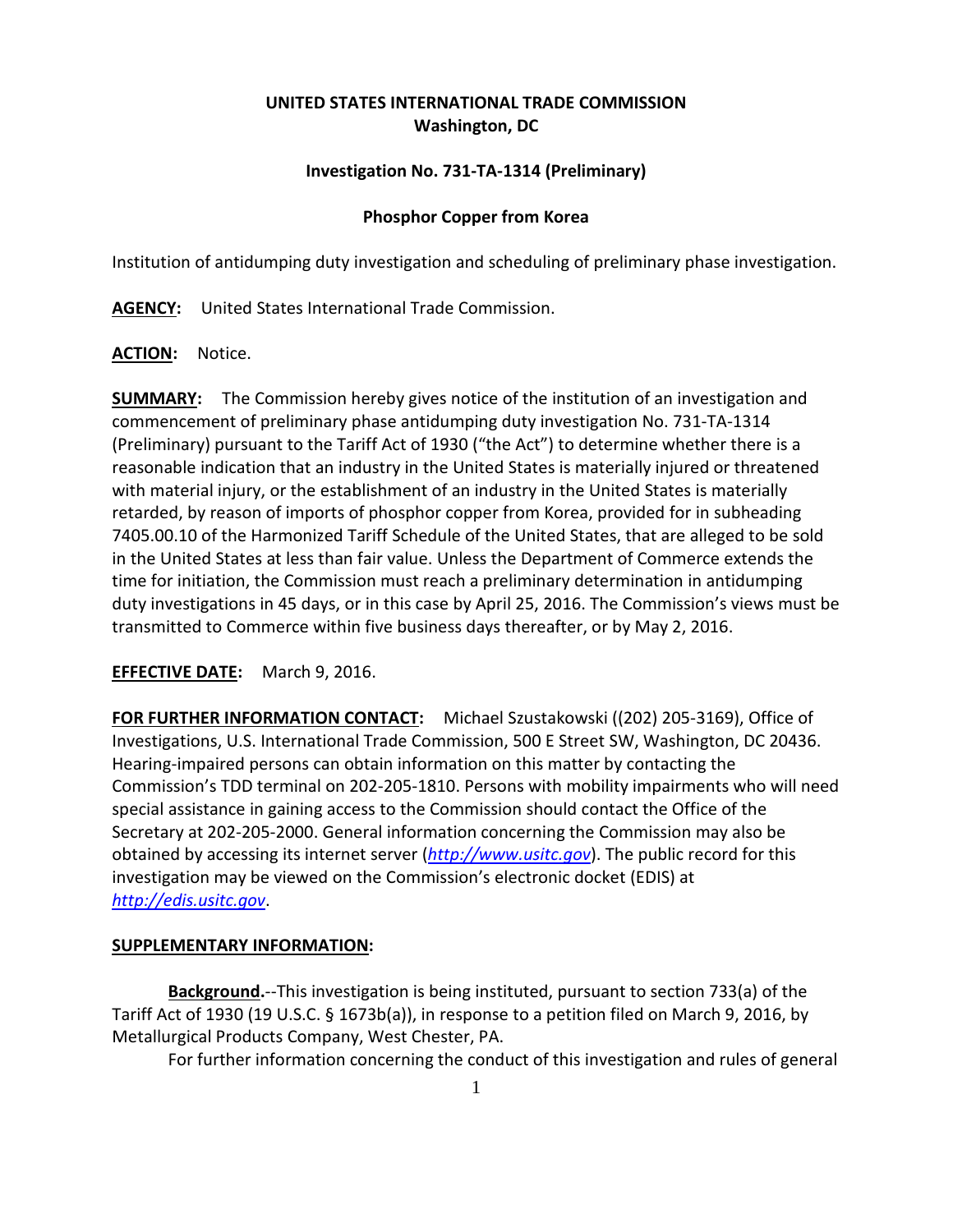application, consult the Commission's Rules of Practice and Procedure, part 201, subparts A and B (19 CFR part 201), and part 207, subparts A and B (19 CFR part 207).

**Participation in the investigation and public service list.**--Persons (other than petitioners) wishing to participate in the investigation as parties must file an entry of appearance with the Secretary to the Commission, as provided in sections 201.11 and 207.10 of the Commission's rules, not later than seven days after publication of this notice in the *Federal Register*. Industrial users and (if the merchandise under investigation is sold at the retail level) representative consumer organizations have the right to appear as parties in Commission countervailing duty investigations. The Secretary will prepare a public service list containing the names and addresses of all persons, or their representatives, who are parties to this investigation upon the expiration of the period for filing entries of appearance.

**Limited disclosure of business proprietary information (BPI) under an administrative protective order (APO) and BPI service list.**--Pursuant to section 207.7(a) of the Commission's rules, the Secretary will make BPI gathered in this investigation available to authorized applicants representing interested parties (as defined in 19 U.S.C. § 1677(9)) who are parties to the investigation under the APO issued in the investigation, provided that the application is made not later than seven days after the publication of this notice in the *Federal Register*. A separate service list will be maintained by the Secretary for those parties authorized to receive BPI under the APO.

**Conference.**--The Commission's Director of Investigations has scheduled a conference in connection with this investigation for 9:30 a.m. on Wednesday, March 30, 2016, at the U.S. International Trade Commission Building, 500 E Street SW, Washington, DC. Requests to appear at the conference should be emailed to [William.bishop@usitc.gov](mailto:William.bishop@usitc.gov) and [Sharon.bellamy@usitc.gov](mailto:Sharon.bellamy@usitc.gov)) (DO NOT FILE ON EDIS) on or before Monday, March 28, 2016. Parties in support of the imposition of antidumping duties in this investigation and parties in opposition to the imposition of such duties will each be collectively allocated one hour within which to make an oral presentation at the conference. A nonparty who has testimony that may aid the Commission's deliberations may request permission to present a short statement at the conference.

**Written submissions.**--As provided in sections 201.8 and 207.15 of the Commission's rules, any person may submit to the Commission on or before April 4, 2016, a written brief containing information and arguments pertinent to the subject matter of the investigation. Parties may file written testimony in connection with their presentation at the conference. All written submissions must conform with the provisions of section 201.8 of the Commission's rules; any submissions that contain BPI must also conform with the requirements of sections 201.6, 207.3, and 207.7 of the Commission's rules. The Commission's Handbook on E-Filing, available on the Commission's Web site at [http://edis.usitc.gov,](http://edis.usitc.gov/) elaborates upon the Commission's rules with respect to electronic filing.